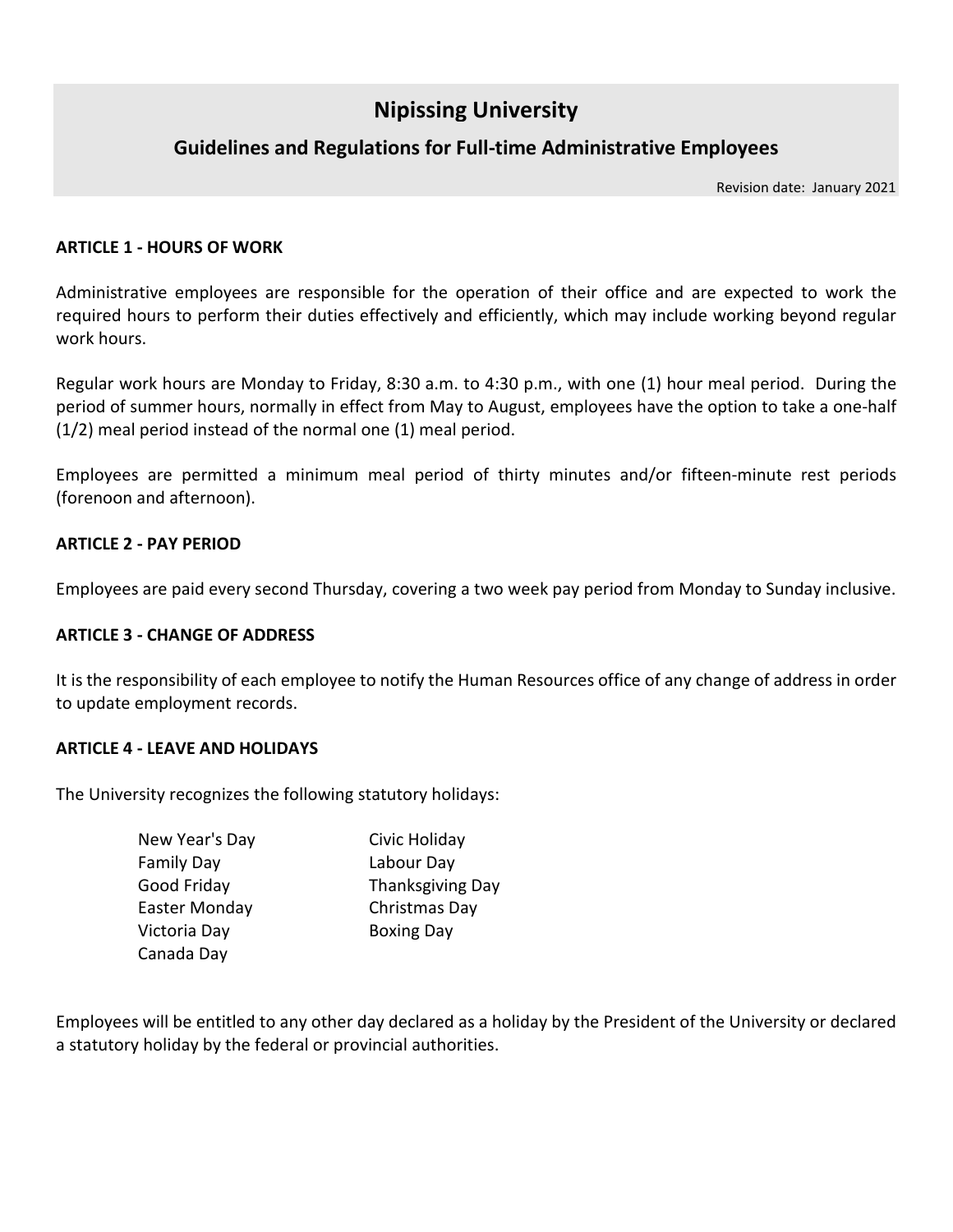#### **ARTICLE 5 - VACATION TIME**

Vacation time will be granted to employees on the active payroll at the following rate for each completed continuous fiscal year of service (fiscal year is May 1 to April 30). All vacation days must be pre-approved by the employee's supervisor.

| <b>Monthly Accrual Rate</b> | Maximum Annual         |
|-----------------------------|------------------------|
|                             | <b>Vacation Credit</b> |
| $1.92$ days                 | 23 days                |
| $2.08$ days                 | 25 days                |
| $2.25$ days                 | 27 days                |
| 2.5 days                    | 30 days                |
| $2.92$ days                 | 35 days                |
|                             |                        |

Note: Vacation credits allotted on May 1 of each year are those earned in the preceding year - e.g. vacation allocated on May 1, 2020, is that which is earned from May 1, 2019, to April 30, 2020.

For the portion of the year worked before May 1 in the first year of employment, and for the year when a change in the rate of vacation credit accumulation occurs, vacations will be calculated as follows: One year is to be taken from the date of employment and one month is to be any calendar month in which at least ten (10) days were worked. Vacation days will be calculated to the nearest whole day, not to exceed the total allowed in one fiscal year.

Vacation must be taken on or after May 1 but no later than April 30 of the fiscal year following that in which it was earned. Employees shall be allowed to carry a maximum of ten (10) days of vacation forward to the next fiscal year. In exceptional circumstances, and in consultation with the supervisor, the Director, Human Resources will consider an employee's request to carry over unused vacation days in excess of the maximum ten (10) days permitted by this article. Unused vacation time that is not carried over will not be redeemable for its monetary value.

Employees are allowed to borrow a maximum of five (5) vacation days from the next fiscal year, provided that all days borrowed are accrued before they are taken.

### **ARTICLE 6 - SICK LEAVE**

Employees will earn one and one-half (1½) sick credits per month to a total of 130 days. (One month is to be any calendar month in which at least ten (10) days were worked.) These sick leave credits may be used only for absences due to sickness or other legitimate medical reasons.

When an employee cannot work due to illness, the employee will notify the designated contact person in their department and/or their direct supervisor. If neither the designated contact nor the supervisor is available, the employee will contact the Human Resources Department. The absence must be reported in the leave entry tracking system.

Employees included under the sick leave plan who are absent due to illness or other medical reasons for more than five (5) consecutive days will be required to present a doctor's note to Human Resources upon their return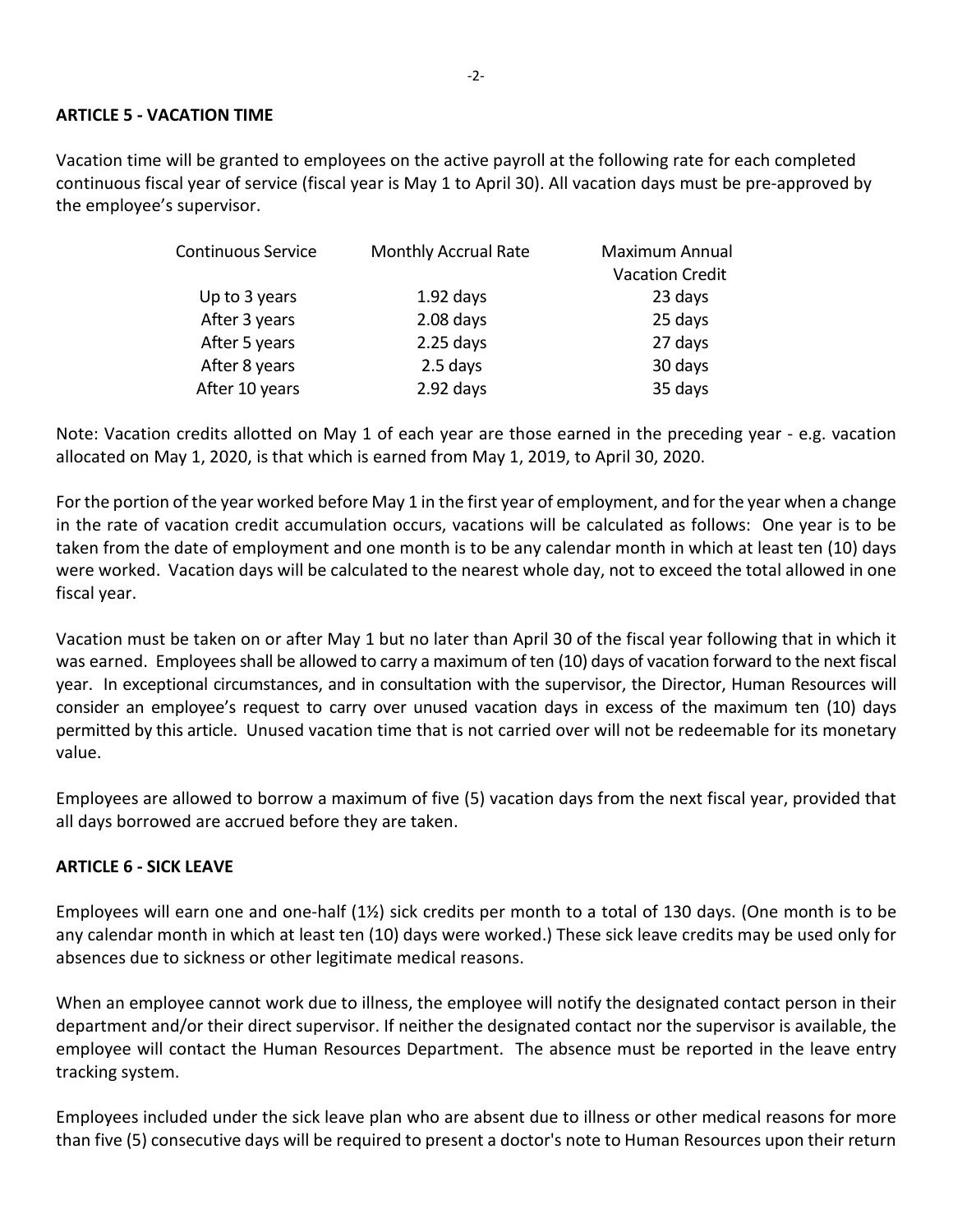to work. In addition, a doctor's note may be required for any day of absence where the University has reasonable grounds to question whether the absence is due to sickness or other legitimate medical reasons.

If an employee is absent from work due to illness for more than seven (7) consecutive calendar days, under the care of a physician, and considered totally disabled, they shall apply for Short Term Disability (STD) benefits. If approved for STD benefits, they will receive through the group insurance plan a benefit of 75% of weekly earnings. In addition, such employee will receive from the University the difference between benefits through the group insurance plan and their full salary. The University payment will be made only until such leave credits as accrued have been exhausted, at which time only the group insurance benefit will be payable, if eligible.

If an employee is absent from work for a period exceeding seven (7) days, and provided the employee is entitled to short or long-term disability, sick leave (credits) will be deducted at the rate of 25% (of the weekly earnings)

Should an employee be off work due to illness for more than one hundred and eighty-two calendar days, under the care of a physician, and considered totally disabled, they may be eligible for Long Term Disability (LTD) benefits through the group insurance plan. The amount of LTD benefit will not exceed 75% of their pre-disability salary.

An employee who has a medical or dental appointment or who requires time off for other medical reasons will inform their supervisor. Whenever possible, appointments should be scheduled early in the morning, during lunch or late in the afternoon so as not to interfere with regularly scheduled work.

Supervisors are responsible for ensuring all sick leave has been entered into the leave entry tracking system.

### **ARTICLE 7 - OTHER LEAVES**

**Bereavement Leave:** is allowed in the event of a death in the immediate family of an employee's parent, spouse, common-law spouse, child, brother, sister, mother-in-law, father-in-law, step-child, step-parent, grandchild or grandparent, of up to five (5) working days without loss of pay. A common-law spouse shall be defined as one who cohabitates for twelve (12) consecutive months. In the event of death in the distant family of a brotherin-law, sister-in-law, aunt, uncle, niece or nephew, or the grandparent of the employee's spouse, one (1) working day shall be allowed with pay. Reasonable traveling time, as determined by the Director, Human Resources, or his/her designate, may be allowed with or without pay.

In the event of the death of an individual whose relationship to an employee is not defined above but the impact of which is comparable, a request may be submitted to the Director, Human Resources, for consideration of bereavement leave, the duration of which will be determined based on the circumstances.

If bereavement leave in accordance with this Article occurs during an employee's vacation time, the employee may substitute bereavement leave for the time in question provided that the employee contacts their supervisor during the vacation time and provides evidence satisfactory to the supervisor. The employee would be eligible to schedule the unused portion of their vacation time at a later date.

**Marriage Leave:** An employee will be allowed marriage leave of three (3) working days without loss of pay.

**Leave for Jury Duty**: An employee who is called for jury duty will receive paid leave at full pay, less the amount of the jury fee received, as delineated by the Ministry of the Attorney General.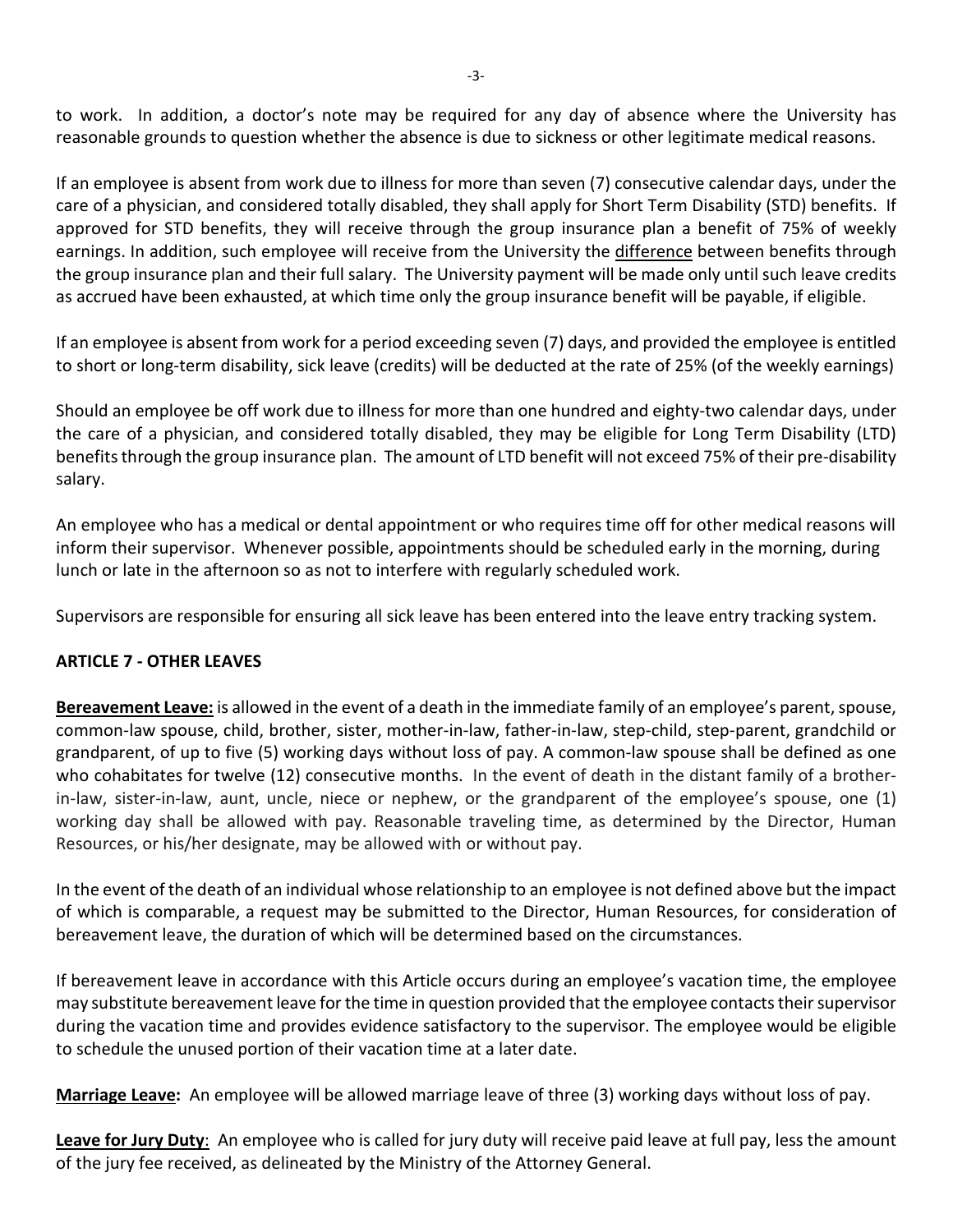**Leave Without Pay:** Leave without pay may be granted in special circumstances at the discretion of the applicable Vice-President.

Nipissing University will abide by its statutory obligations with regard to the granting of leaves, paid or unpaid, as outlined in the Employment Standards Act or other applicable legislation. A link to the Employment Standards Act can be found on the Human Resources page of the Nipissing University website.

### **ARTICLE 8 - INEXCUSABLE ABSENTEEISM**

If an employee is absent without permission for three (3) working days during any two month period, they will be given a written warning; after a second warning, the employee will be subject to dismissal.

If an employee is absent without permission for five (5) consecutive working days during which time they have not contacted their supervisor or the Human Resources office with a reason acceptable to the University when there is an opportunity to do so, the employee will be considered to have left the service of the University.

### **ARTICLE 9 - COMPUTER/EMAIL/INTERNET USUAGE**

Use of Nipissing University issued computer desktop, laptop, any other technology, and/or email, are intended for University use; therefore, this use is not private. Any and all material and documents stored or searched on these devices or contained in an employee's Nipissing University email are University property.

### **ARTICLE 10 - PREGNANCY LEAVE/PARENTAL LEAVE/ADOPTION LEAVE**

### **Pregnancy and Parental Leave**

On request, in writing, a leave of absence, without accumulation of pay or benefits beyond that provided under the Employment Standards Act, may be granted to an employee on pregnancy and parental leave up to a maximum leave (including leave available under the legislation) of 78 weeks.

At the employee's option, they may, by written notice to the University, elect to pay for the employee portion of the group package of benefits. In such case, the University will continue to pay its portion of the premium cost for the benefits for the duration of the pregnancy and parental leave.

At the employee's option, they may elect to continue to pay pension contributions, based on either their nominal salary or on the supplementary employment insurance benefit. In such case, the University will continue to match the employee's contribution for the duration of the pregnancy and parental leave.

On returning from Pregnancy and/or Parental Leave, the employee will be placed in their former position or in a position equivalent to their former position.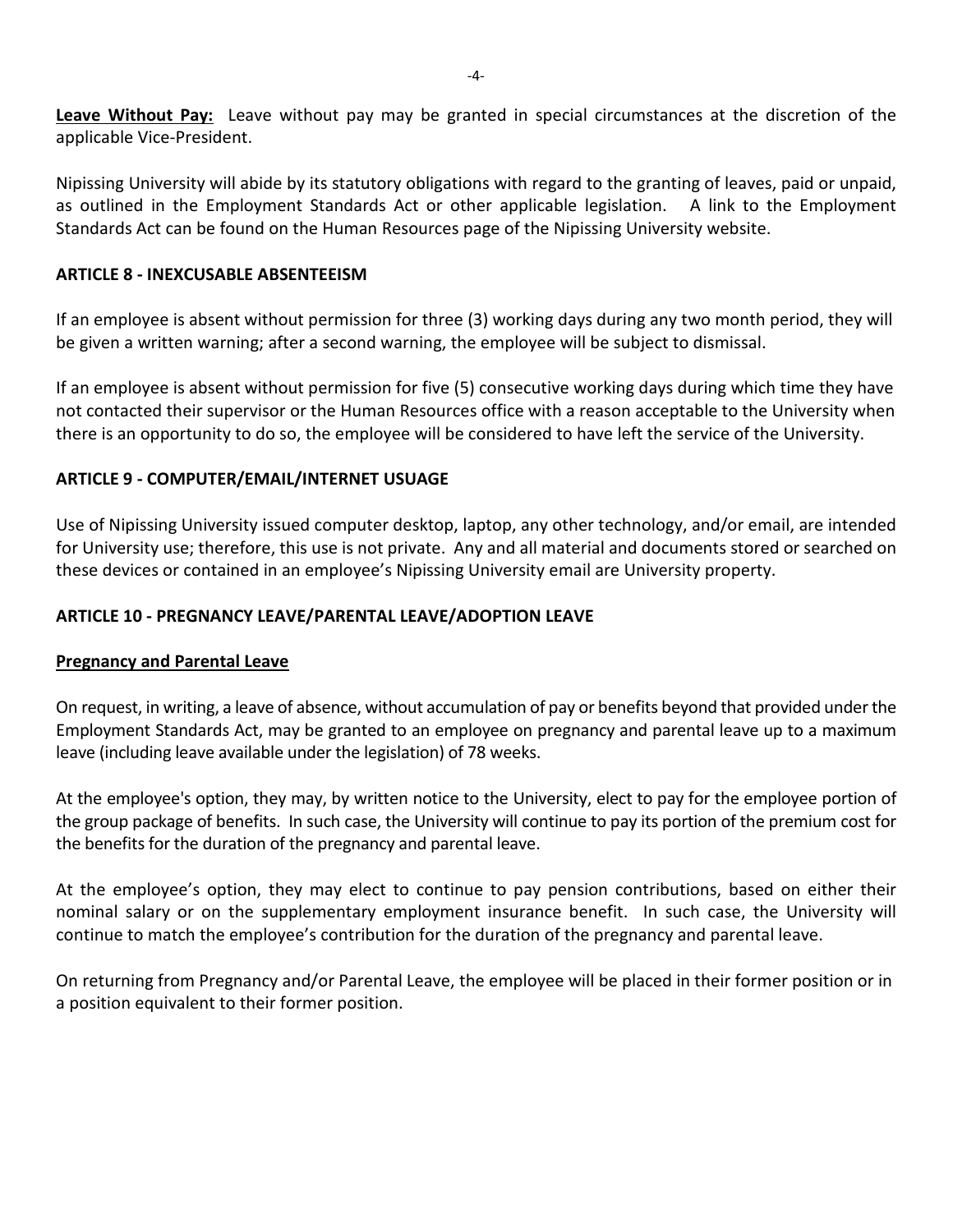### **Supplementary Employment Insurance Benefit Plan**

An employee entitled to pregnancy leave under this Article who provides the University with proof that she has applied for and is eligible to receive Employment Insurance (EI) benefits pursuant to the Employment Insurance Act, will be paid a supplementary benefit. In respect of the period of pregnancy leave, Supplementary Employment Insurance payments will consist of the following:

- for the first week, payments equivalent to ninety-five percent (95%) of the nominal salary for her rank, which they were receiving on the last day worked prior to the commencement of the pregnancy leave; and
- up to a maximum of sixteen (16) additional weeks, payments equivalent to the difference between the sum of weekly Employment Insurance (EI) benefits the employee is eligible to receive and any other earnings received by the employee, and ninety-five percent (95%) of the actual salary for the rank which they were receiving on the last day prior to the commencement of the pregnancy leave.

According to the Employment Standards Act, the employee, after pregnancy leave, is also entitled to an unpaid parental leave of up to sixty-one (61) weeks.

The employee may elect to make application for Employment Insurance (EI) for one of the following:

- the standard rate of parental benefits at 55% (or a maximum determined by Service Canada) for up to thirty-five (35) weeks; or
- extended parental leave benefits at 33% (or a maximum determined by Service Canada) for up to sixtyone (61) weeks.

An employee who provides the University with proof that they continue to be eligible to receive Employment Insurance (EI) benefits pursuant to the Employment Insurance Act, will be paid, for fourteen (14) weeks, the difference between the sum of weekly Employment Insurance (EI) at the standard rate of fifty-five percent (55%) and ninety-five percent (95%) of the rate of pay they were receiving on the last day prior to the commencement of the leave.

The employee may also request approval to utilize any accumulated vacation entitlement.

### **Parental Leave for the Parent Who Has Not Given Birth/Adoption Leave**

According to the Employment Standards Act, after 13 weeks of continuous employment, an employee is entitled to parental leave if they claim the status of primary caregiver.

Parental Leave will commence no later than seventy-eight (78) weeks after the child is born or came into the employee's custody, care and control for the first time.

An employee who provides the University with proof that they have applied for and are eligible to receive Employment Insurance (EI) benefits shall be paid, for the first week, payment equivalent to ninety-five (95%) of the rate of pay for their classification which they were receiving on the last day worked prior to the commencement of the parental leave, and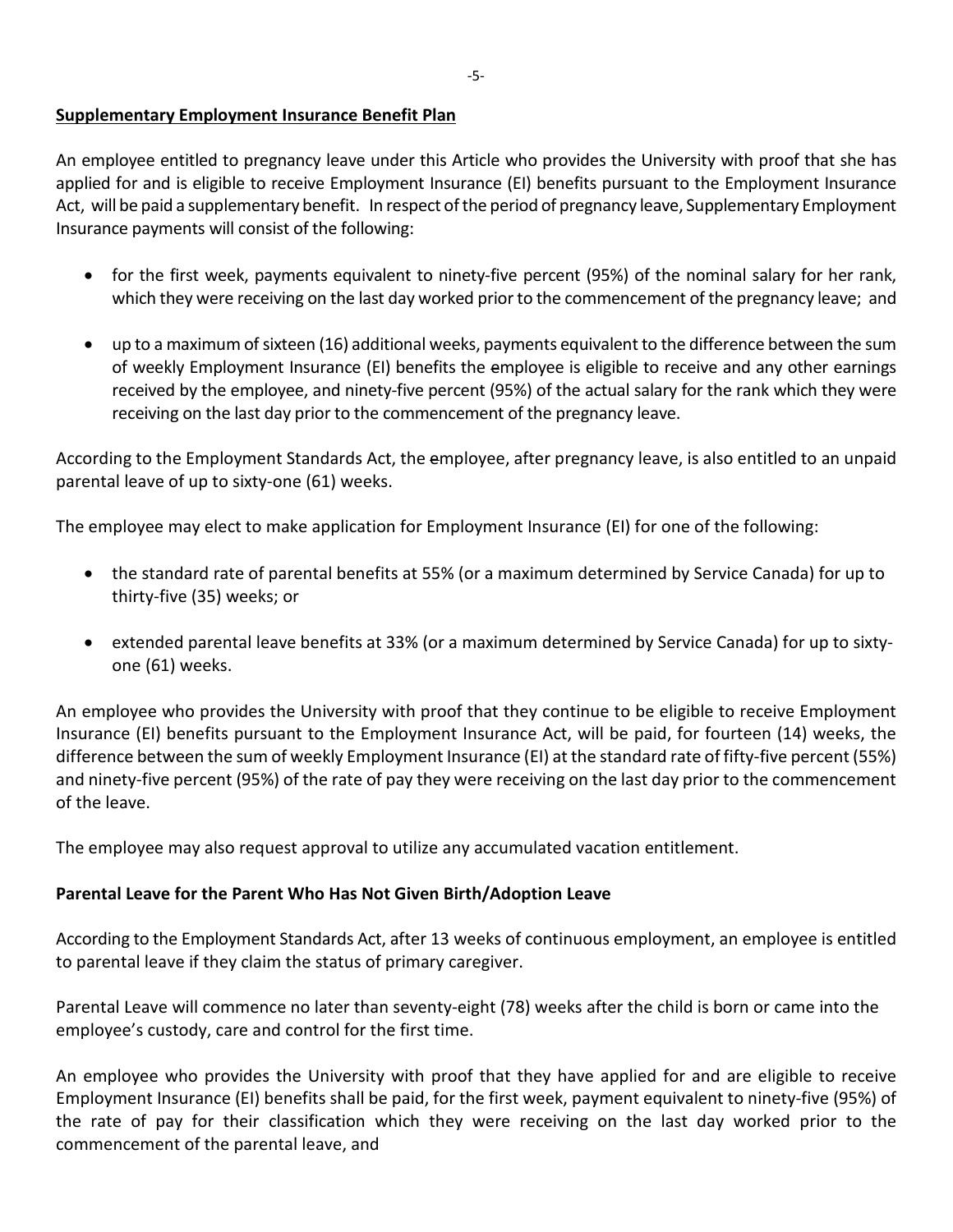The employee may elect to make application for Employment Insurance (EI) for one of the following:

- the standard rate of parental benefits at 55% (or a maximum determined by Service Canada) for up to thirty-five (35) weeks; or
- extended parental leave benefits at 33% (or a maximum determined by Service Canada) for up to sixtythree (63) weeks.

An employee who provides the University with proof that they continue to be eligible to receive Employment Insurance (EI) benefits pursuant to the Employment Insurance Act, will be paid, for fourteen (14) weeks, the difference between the sum of weekly EI at the standard rate of fifty-five percent (55%) and ninety-five percent (95%) of the rate of pay they were receiving on the last day prior to the commencement of the leave.

On returning from parental leave, the employee will be placed in their former position or in a position equivalent to their former position.

For the duration of the parental leave, the University will continue to pay its portion of the benefit costs unless the employee has advised the University in writing that they do not wish to make the required employee contributions.

If additional leave is required, the employee may request unpaid leave or utilize their accumulated vacation entitlement.

After fourteen weeks (week 15-63), the employee will not receive pay from the University. The University will continue to pay its portion of the benefit costs unless the employee has advised the University in writing that they do not wish to make the required employee contribution. The employee shall pay their portion of the benefit premium during the period of leave if their benefits are to be continued.

### **ARTICLE 11 - GROUP INSURANCE BENEFIT PLAN**

A group insurance benefit plan is available for active employees and includes:

- Life Insurance and Dependent Life Insurance;
- Long Term Disability Insurance;
- Short Term Disability Insurance;
- Extended Health Insurance (including Vision Care);
- Dental Insurance;
- Basic Accidental Death and Dismemberment Insurance;
- Optional Member Life Insurance and Optional Dependent life Insurance;
- Voluntary Accidental Death and Dismemberment Insurance.

Specific coverage details for the benefits listed above can be found on the Human Resources page of the Nipissing University website or by calling the Human Resources Department. For employees who are eligible, membership in the group benefit plans is compulsory.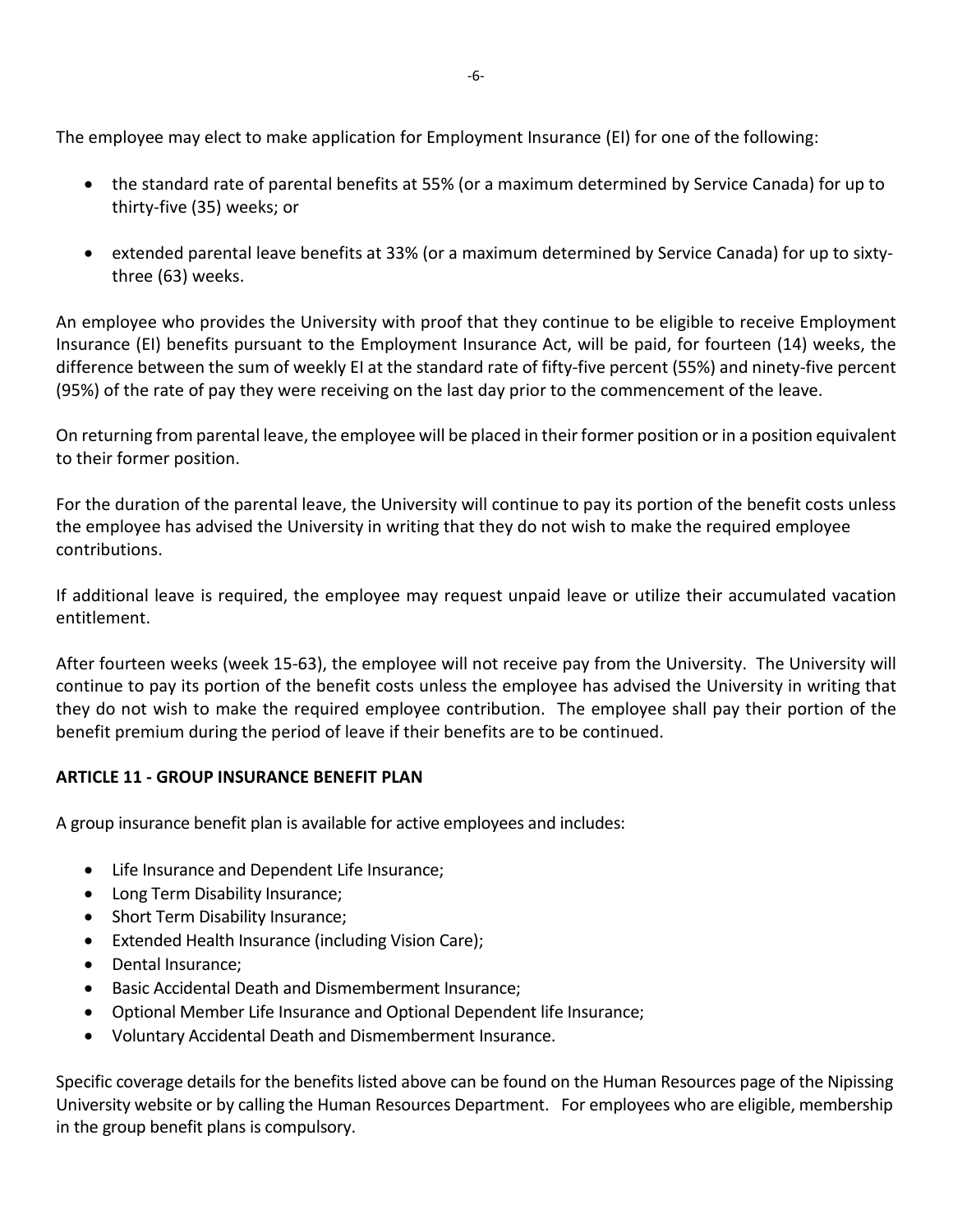For active employees beginning the month following their 65<sup>th</sup> birthday, long-term disability coverage will not be provided. Life insurance will be provided but will be limited to an amount of coverage equal to the employee's normal earnings to a maximum of \$125,000. Eligibility for life insurance coverage will end at age 70.

Applicable health benefits for early retirees (55 years of age and 10 years of service) will be paid at 100% of premium to age 65.

The employer will contribute 80% of the cost of the monthly premium to the group insurance benefit plan. The remaining 20% of the cost of the monthly premium will be paid by the employee, by deduction from each bi-weekly pay.

### **ARTICLE 12 - PENSION PLAN**

The Nipissing University Registered Pension Plan (RPP) is available to eligible employees after six months of service. The plan is integrated with Canada Pension Plan (CPP). Contributions are 10% of salary integrated with the 2001 CPP contribution rate of 3.5% with an equal contribution being made by the employer.

The plan is a defined contribution plan and has several asset classes. Please see your pension package for detailed information. Annual information sessions and retirement sessions are offered. Additional information regarding the Nipissing University Pension Plan can be found on the Human Resources website.

Upon resignation, an employee will receive, subject to legislation restrictions, the full amount of the fair market value of the employee and employer contributions plus the earned interest. Contributions are vested from the date the employee enters the pension plan. The employee may elect to transfer the funds/money to another eligible RPP or to a RRSP.

### **ARTICLE 13 - ADMINISTRATIVE POSITIONS AND SALARY**

An employee's salary (placement on the grid) will be determined by education, experience and qualifications.

New employees will serve a designated probationary period as stated in their offer letter which outlines the terms and conditions of employment. The probationary period will normally be three (3) months; however, this period may be extended by an additional three (3) months at the discretion of the University.

The Vice-President, Finance & Administration may recommend an economic and/or step increase for the administrative group on May 1 each year. Under no circumstances will steps or economic increases be considered automatic.

A supervisor may conduct a performance appraisal at any time.

An employee's position will be reviewed as outlined in the Administrative Position Review process. The process ensures that positions with the same or comparable responsibilities and requirements are similarly compensated.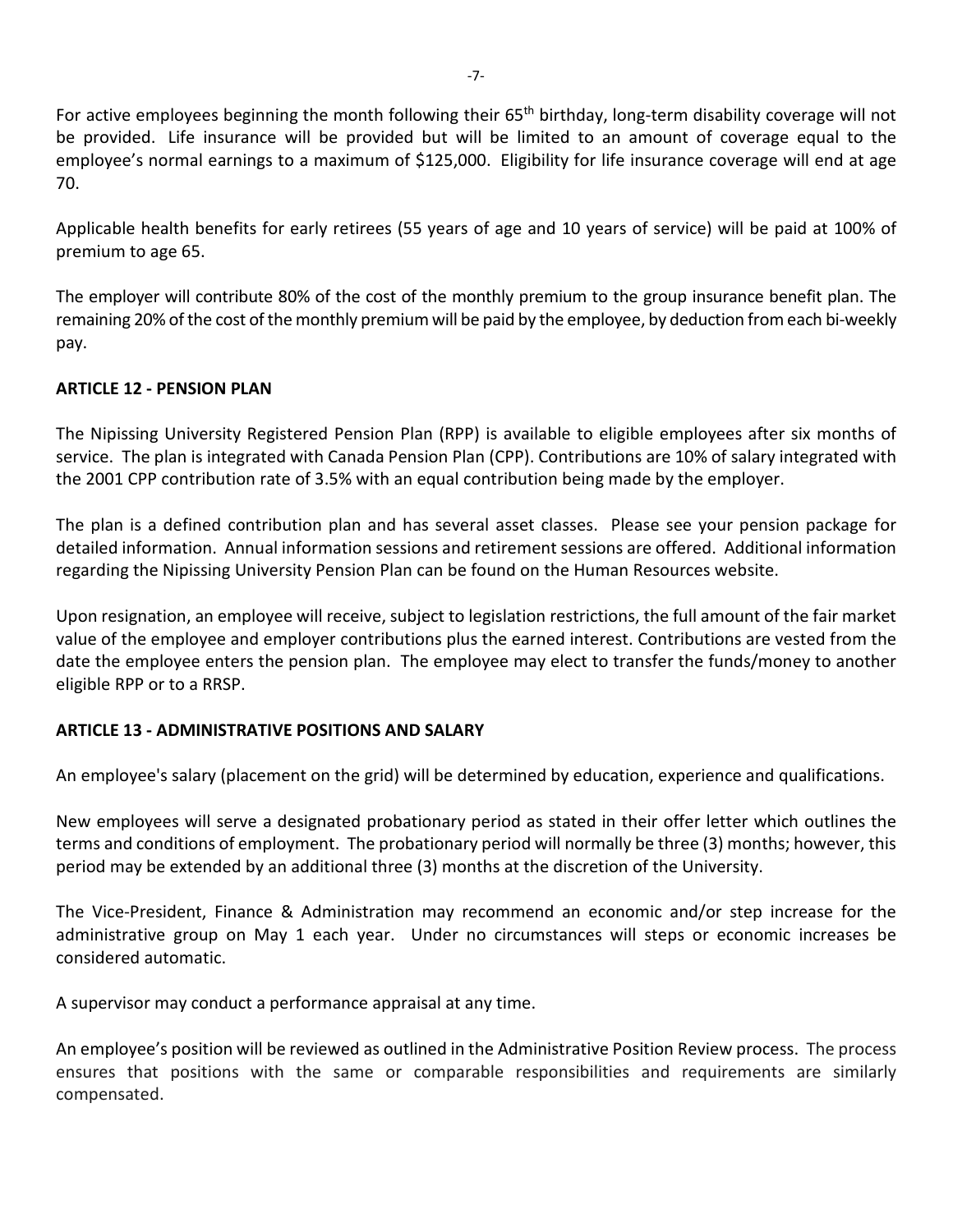#### **ARTICLE 14 - TUITION SUBSIDY FOR STAFF AND DEPENDENTS**

The University agrees to provide tuition fee subsidy as follows:

- (a) Full-time employees, their dependents and spouses, will be eligible for a tuition subsidy (not including incidental fees or any foreign fee supplement) following their period of probation. This also applies to retirees, dependents of retired employees, dependents of employees who become deceased while in the full-time employ of the University, and dependents of employees on LTD in the employ of the University.
- (b) A dependent is defined as a child of an employee who is entitled to be claimed as a dependent child within the meaning of the Income Tax Act in the years in which the tuition fee subsidy is requested and who is under the age of 26 years.
- (c) The tuition fee subsidy applies to Undergraduate and Masters Level courses only, subject to the enrolment cap in the course.
- (d) Tuition fee subsidy does not apply to continuation or extension fees and it does not cover the cost of exams, incidental fees, student union fees or foreign fees.
- (e) Employees wishing to access the tuition fee subsidy must submit a completed application form to the Human Resources Office prior to registering. In addition, if the course is scheduled during normal working hours, the employee must provide the Director, Human Resources, written confirmation outlining how they will make up the time missed from work. The maximum allowable time away from work is five (5) hours per week.

### **ARTICLE 15 - TERMINATION AND RESIGNATION**

An employee should provide the University with at least one (1) month notice of their intention to resign.

If an employee is terminated from the University, with or without cause, they will be provided with the required notice and/or pay as outlined in the Employment Standards Act.